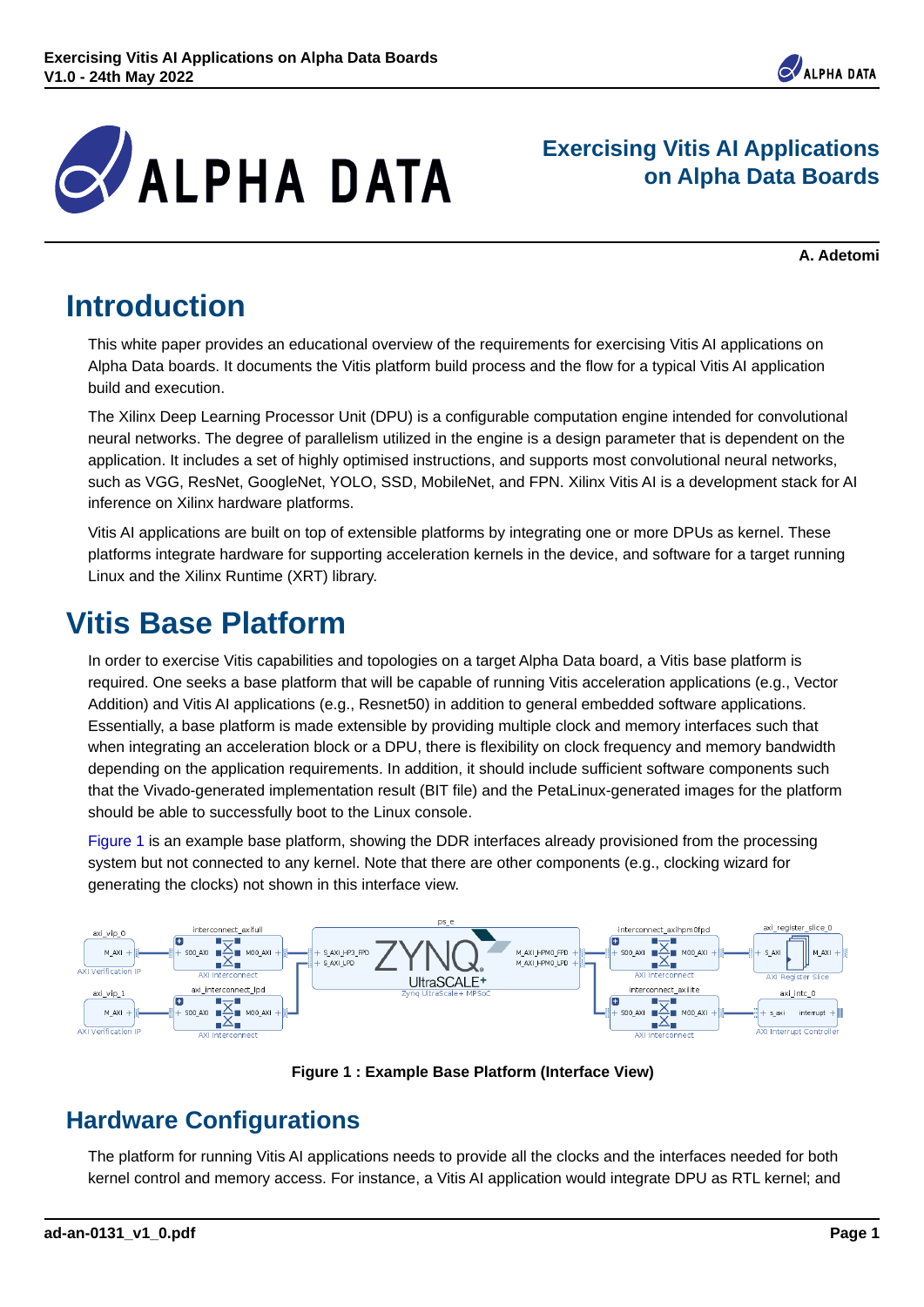

require one interrupt, two clocks, and as many AXI HP interfaces as can be supported by the target device, noting that the DPU is resource and memory-intensive.

## **Software Configurations**

To support the Vitis application acceleration development flow, embedded platforms must run Linux, with XRT integrated into the rootfs. Vitis AI software framework can also control the DPU with XRT. The XRT facilitates communication between the host application code (running on the Arm processor) and the accelerated kernels deployed on the reconfigurable fabric of the device.

The XRT comprises userspace and kernel driver components. ZOCL is the kernel module (for MPSoC devices) that communicates with acceleration kernels and is responsible for memory management, execution control DMA operations, device management/monitoring, and complete image download. The ZOCL requires a node in the device tree and this is added in the system-user.dtsi file. In the userspace, host applications can use the OpenCL API, to control acceleration kernels.

Therefore, the platform needs to provide the XRT, ZOCL packages and other Vitis AI dependencies. The following also have to be added: GCC compilers, for application native compilation; and mesa-mega driver, for Vitis AI demo applications.

# **Targeting Alpha Data Boards**

<span id="page-1-0"></span>A base platform that targets the Alpha Data board in question is required. Base platforms and Vitis AI reference designs for Alpha Data boards are available on the Alpha Data ShareFile site - contact Alpha Data for details. The platforms for our MPSoC boards come with the hardware and software configurations in [Table 1](#page-1-0) and [Table 2](#page-1-1) respectively.

| Configuration                           | Values                                                   | Details                                 |
|-----------------------------------------|----------------------------------------------------------|-----------------------------------------|
| Clocks for Kernels                      | 150MHz. 300MHz. 75MHz. 100MHz.<br>200MHz. 400MHz. 600MHz | Clocks are synchronous<br>to each other |
| <b>PS DDR Interfaces</b><br>for Kernels | HP0, HP1, HP2, HP3, HPC0, HPC1, LPD                      | All the ports share the<br>same PS DDR  |
| Interrupts                              | 32 Interrupts are enabled from PL Kernel to PS           |                                         |

#### **Table 1 : Hardware Configurations**

<span id="page-1-1"></span>

| Configuration                                                   | Values                            |
|-----------------------------------------------------------------|-----------------------------------|
| <b>Additional Kernel</b><br><b>Configurations</b><br>[user.cfg] | CONFIG CONSOLE LOGLEVEL DEFAULT=1 |

**Table 2 : Software Configurations (continued on next page)**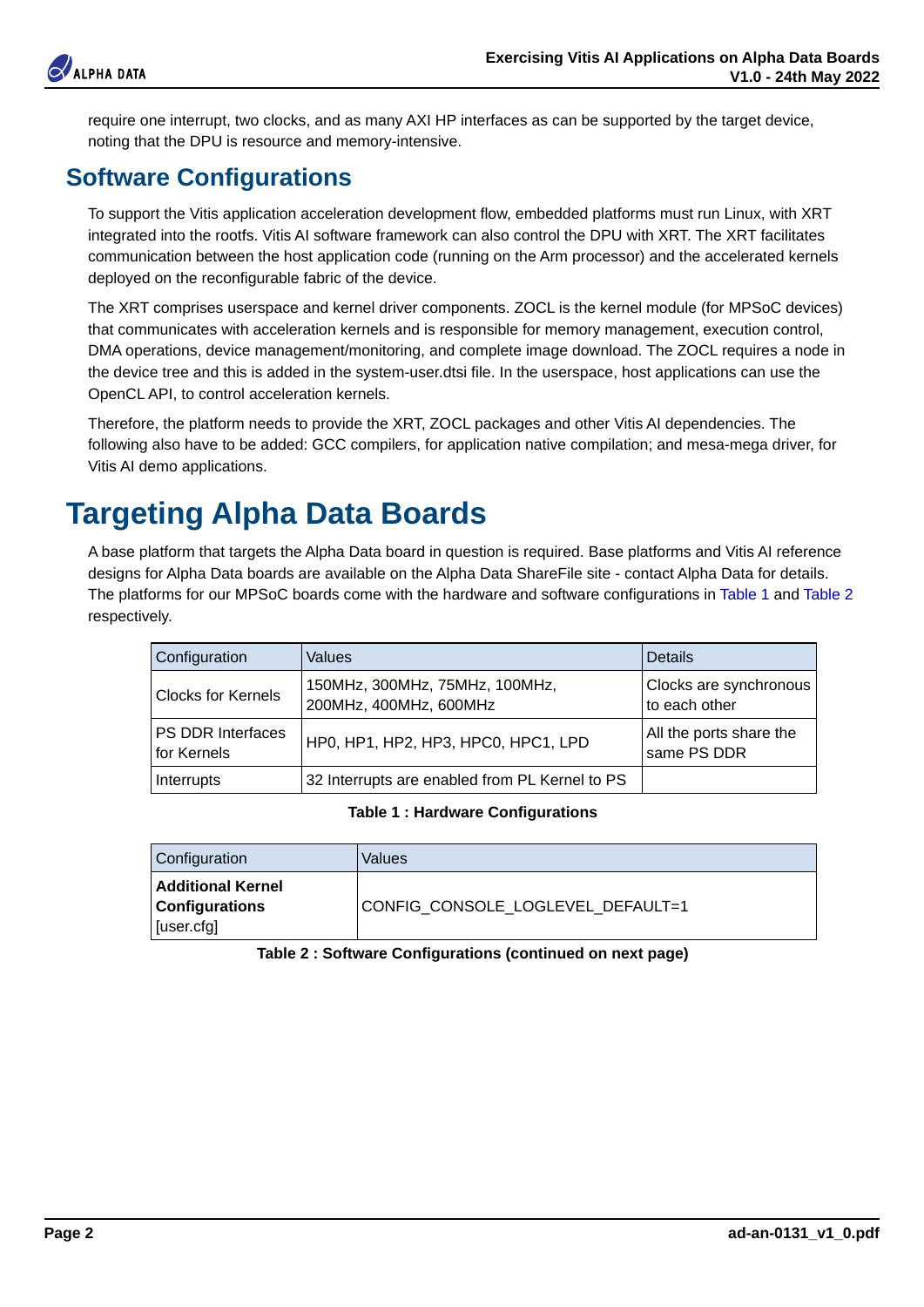

| Configuration                                             | Values                                                                                                                                                                                                                                                                                                                                                                                                                                                              |
|-----------------------------------------------------------|---------------------------------------------------------------------------------------------------------------------------------------------------------------------------------------------------------------------------------------------------------------------------------------------------------------------------------------------------------------------------------------------------------------------------------------------------------------------|
| <b>Additional RootES</b><br>Components<br>[rootfs_config] | <b>DNF</b><br>e2fsprogs-resize2fs<br>narted<br>lihmali-xlnx; disabled<br>xrt. xrt-dev and zocl<br>opencl-clhpp<br>opencl-headers<br>libdrm, libdrm-tests and libdrm-kms<br>packagegroup-petalinux-audio<br>packagegroup-petalinux-gstreamer<br>packagegroup-petalinux-matchbox<br>packagegroup-petalinux-opencv<br>packagegroup-petalinux-v4lutils<br>packagegroup-petalinux-vitisai<br>packagegroup-petalinux-x11<br>imagefeature-package-management<br>auto-login |
| <b>Device Tree Modifications</b><br>Isystem-user.dtsil    | Add zoci node for XRT<br>Disable default dtg generated axi into PL node and add the<br>custom node instead                                                                                                                                                                                                                                                                                                                                                          |
| <b>Interrupts</b><br>[system-user.dtsi]                   | 32 Interrupts are enabled from PL Kernel to PS                                                                                                                                                                                                                                                                                                                                                                                                                      |

**Table 2 : Software Configurations**

## **Building a Vitis Base Platform**

A typical Vitis platform creation flow involves the creation of Vivado hardware design, generation of the XSA, creation of the software components with PetaLinux, packaging of the platform, and testing.

Building the base platform requires the Vitis software, which includes the Vivado Design Suite for building the hardware design. See [Xilinx Vitis Embedded Installation-Requirements \(UG1400\)](https://docs.xilinx.com/r/en-US/ug1400-vitis-embedded/Installation-Requirements) (\$) for more details about supported operating systems. Building the Linux image requires PetaLinux and a compatible Linux operating system.

The choice of the hardware architecture of the base platform is user-dependent but it is required to have the interfaces needed for clock, kernel control, and memory access. Nevertheless, a base platform should be made as generic as possible within the context of the different Vitis acceleration and AI applications for which it is intended. hardware design. See Klink: Vilis Embedded Installation-Requires Petalians about the supported operating systems. Building the Linux image requires Petalinux and a compathle Linux operating<br>system.<br>The choice of the hardwa

### **Platform Naming**

Vitis platform naming should follow the Xilinx's [Platform Naming Convention](https://docs.xilinx.com/r/2020.2-English/ug1393-vitis-application-acceleration/Platform-Naming-Convention)  $\Im$  as follows:

```
<Vendor>_<Board>_<Feature>_<Supported Vitis Tool Version>_<Release Version>
```
Where:

- **<Vendor>** is the board vendor. For all pre-built platforms created by Alpha Data, the string "ad" is used.
- **<Feature>** is the special function of the platform. For instance, the value "base" indicates that all required resource for an acceleration application have been included, whereas the value "dfx" indicates support for Xilinx Dynamic Function eXchange (DFX).
- **<Supported Vitis Tool Version>** is the specific version of the targeted Vitis development platform and also indicates the version of the Vivado Design Suite tools used to create the pre-built platform.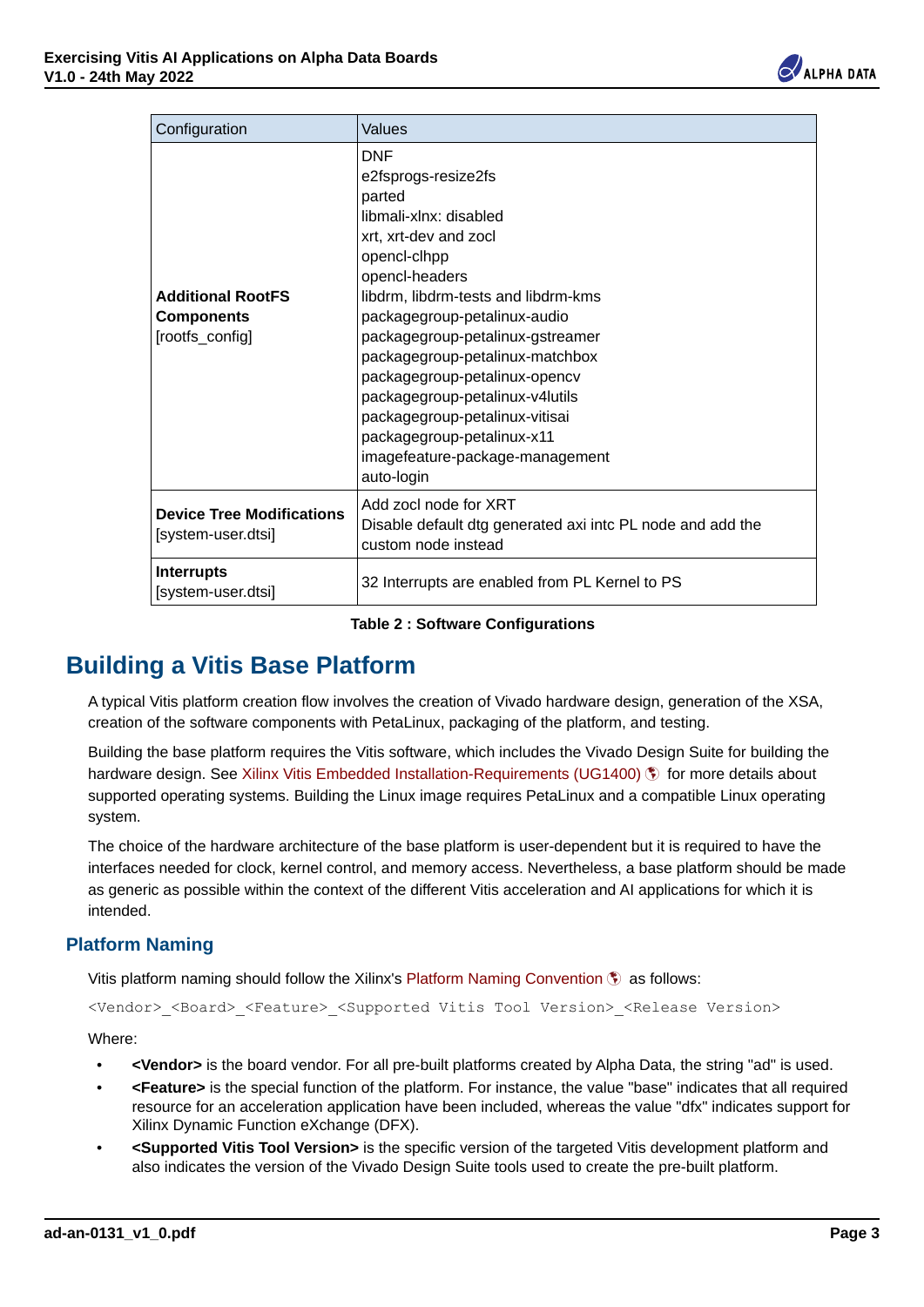

• **<Release Version>** is the release version of the platform, with the first version being 1.

Based on this naming convention, the following are platform name examples from Alpha Data: *ad\_9z2\_base\_202020\_1* and *ad\_9z5\_base\_202020\_1*.

#### **Download the Source and Retarget the Board Properties and PS Configuration**

Go to [https://github.com/Xilinx/Vitis\\_Embedded\\_Platform\\_Source](https://github.com/Xilinx/Vitis_Embedded_Platform_Source) \, and clone the official platform build source (e.g., [xilinx\\_zcu102\\_base](https://github.com/Xilinx/Vitis_Embedded_Platform_Source/tree/2022.1/Xilinx_Official_Platforms/xilinx_zcu102_base)  $\langle \cdot \rangle$ ). We have tested with the 2020.2 branch.

Change part selection in "hw/xsa\_scripts/xsa.tcl", and where board files are available for the target board, add these as well by setting the "board.repoPaths" parameter.

In addition, change the processing system (ps\_e) properties in the "hw/xsa\_scripts/dr.bd.tcl". One way to get going quickly is to start from a platform project for the ZCU102 board so that the block design is successfully generated. Then change the device selection and also re-customise the processing system. After this, the PS settings can be exported for use in the "hw/xsa\_scripts/dr.bd.tcl". During the PS configuration, ensure that USB, Ethernet, DDR, and other I/O and memory settings are updated for the target board. Go to throughjehut.com/killind/vides.Embedde/2<sup>1</sup>httiform.Source 5 and close the dilictal platform build source<br>(e.g., xilim, zxil 102, 104 to the videos, a first decision and close to and close the distant platform build

PetaLinux configurations may also be changed in the folder "<project\_root>/sw/petalinux". For instance, you may find that there is not enough space on the target device to run the application. An extra rootfs space of 1GB is enough, and can be added in the PetaLinux configuration (<project\_root>/sw/petalinux/project-spec/meta-user/ conf/petalinuxbsp.conf) by adding the following:

IMAGE\_ROOTFS\_EXTRA\_SPACE = "1048576"

### **Platform Build Flow**

The platform build process is entirely scripted and is only supported in Linux environments as it involves cross-compiling Linux. However, it is possible to build inside a VM or Docker container.

Also note that the default PetaLinux configuration expects the TMPDIR to be local to the system. This will *not* work if building on a Network File System (NFS) as Yocto will error out, in which case PetaLinux should be updated to change the build area to a locally mounted hard drive. However, note that the same location should not be configured as TMPDIR for two different PetaLinux projects as it can cause build errors.

The default TMPDIR is set with the property CONFIG\_TMP\_DIR\_LOCATION and can be changed in the config file "<project\_root/sw/petalinux/project-spec/configs/config".

To build the platform, extract the sources from the downloaded folder and take the following steps:

1: Set up the Vitis environment:

source <Vitis\_install\_dir>/settings64.sh

2: Source the PetaLinux configuration script and go to the project directory:

```
 source <PetaLinux_install_dir>/settings.sh
cd <project_root>
```
3: Run 'make' to generate the platform. The following command will build all the hardware and software components:

make all COMMON\_RFS\_KRNL\_SYSROOT=FALSE

Check the Makefile in the root folder for other build flags. By default, the unmodified Makefile will install the platform to "platform\_repo/<platform name>/export/<platform name>/"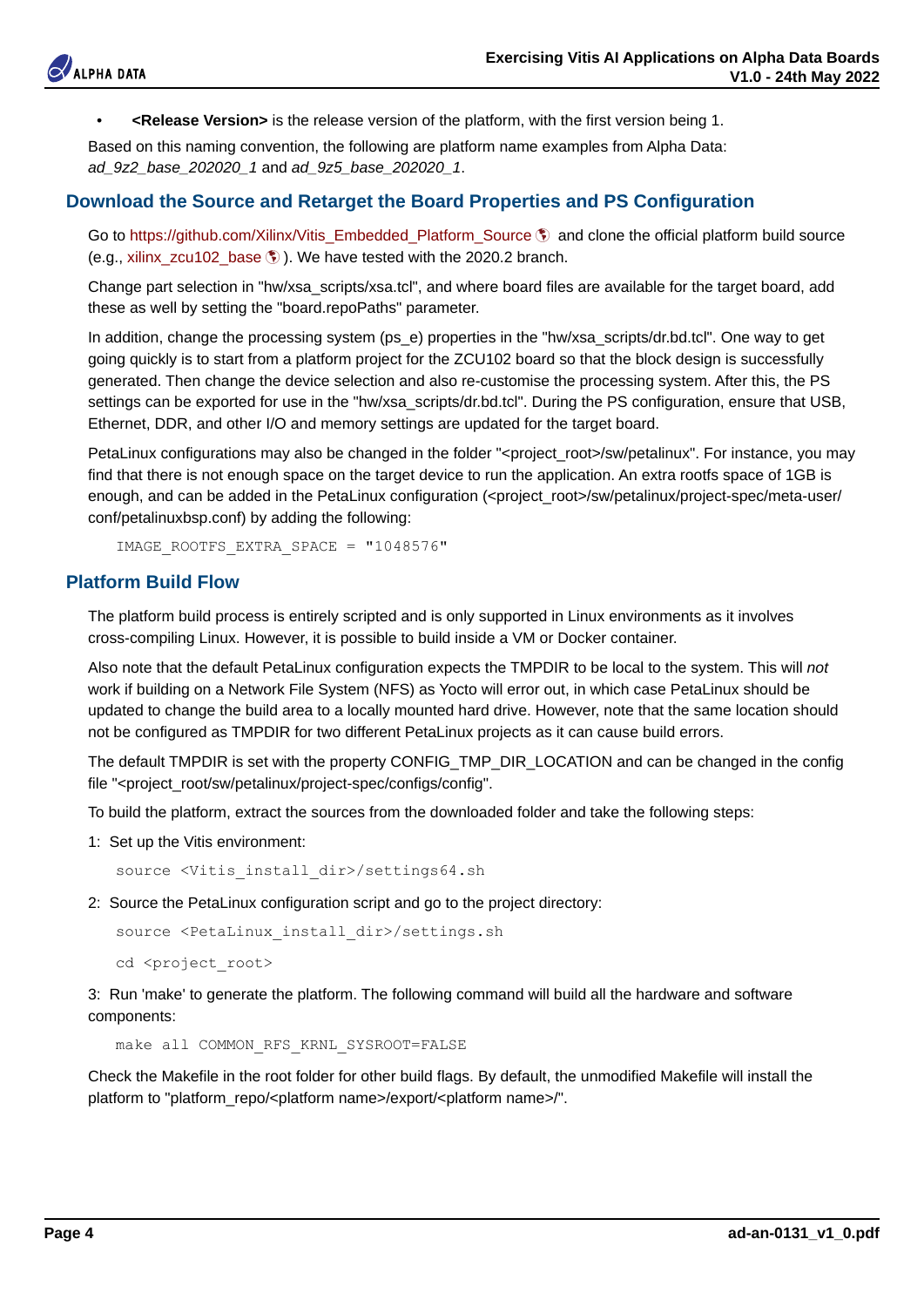

### **Note**

To remove the generated files, run the command 'make clean'. This may be required if the build has to be restarted from a clean state after a build error. For instance, a "\$RDI\_PROG" "\$@" synthesis crash may happen if Vivado runs out of memory. This may be a result of having too high a value for the number of jobs, depending on your system setup. In this case, consider reducing the number of jobs in "<project\_root>/hw/ xsa\_scripts/pfm\_decls.tcl". Look for the line containing "launch\_runs", reduce the default value of 8, clean the generated files, and rerun step 3.

## **Build the PetaLinux SDK**

Embedded platforms require a sysroot to cross-compile the host application for the Vitis application acceleration flow. Running sdk.sh extracts and installs the sysroot. The option -d allows the choice of where to install the sysroot. This package also provides pre-compiled kernel image and rootfs (see the image folder in the prebuilt directory).

The sysroot can be added to the Makefile or specified in the 'make' command. For example, in the Makefile point <SYSROOT> to "<SDK\_install\_dir>/sysroots/aarch64-xilinx-linux", which is generated when running sdk.sh.

It is possible to use the [common Linux components](https://www.xilinx.com/member/forms/download/xef.html?filename=xilinx-zynqmp-common-v2020.2.tar.gz) (\$) (prebuilt linux kernel, boot files, root filesystem and sdk.sh script to generate sysroot) provided by Xilinx, but they can be built from scratch using PetaLinux.

To build and install the SDK, take the following steps:

1: Source the PetaLinux configuration script, if required:

source <PetaLinux\_install\_dir>/settings.sh

2: Go to the project root, if not already there:

cd <project\_root>

3: Build and install the SDK to "<project\_root>/platform\_repo/sysroot".

make petalinux\_sysroot

## **Test the Platform**

## **Platforminfo Test**

The platform should have a proper platforminfo report for clock and memory information. The following command can be run on the development machine to get a console output similar to that in [Figure 2](#page-5-0):

platforminfo <path/to/platform>.xpfm

## **XRT Basic Test**

The xbutil (Xilinx Board Utility) *query* command should be able to run on the target board and properly report platform information. The xbutil is a standalone command line utility that is included with the XRT installation package. It includes multiple commands to validate and identify the installed device along with additional details including DDR, shell name (DSA), and system information.

xbutil query

#### **Vector Addition (Vadd) Test**

Vector Addition is a simple acceleration PL kernel, which can be used for a functional test of the generated platform. It requires one clock, one interrupt, one M\_AXI for kernel control and one S\_AXI for memory access. Running the Vadd application can check the AXI control bus, memory interface and interrupt setting in platform are working properly. A valid Vadd sample application and xclbin should print "TEST PASSED" on the console when run on the target. Build instructions for the Vadd application can be found on GitHub ([Vitis Acceleration](https://github.com/Xilinx/Vitis_Accel_Examples/tree/master/hello_world) **bis possible to use the common Linux components of (preduit finux kemel, boot files, root filesy<br>ad-an-bit split and install the SDK, take the following steps:<br>
1. Source the Petal innov configuration script, if required:**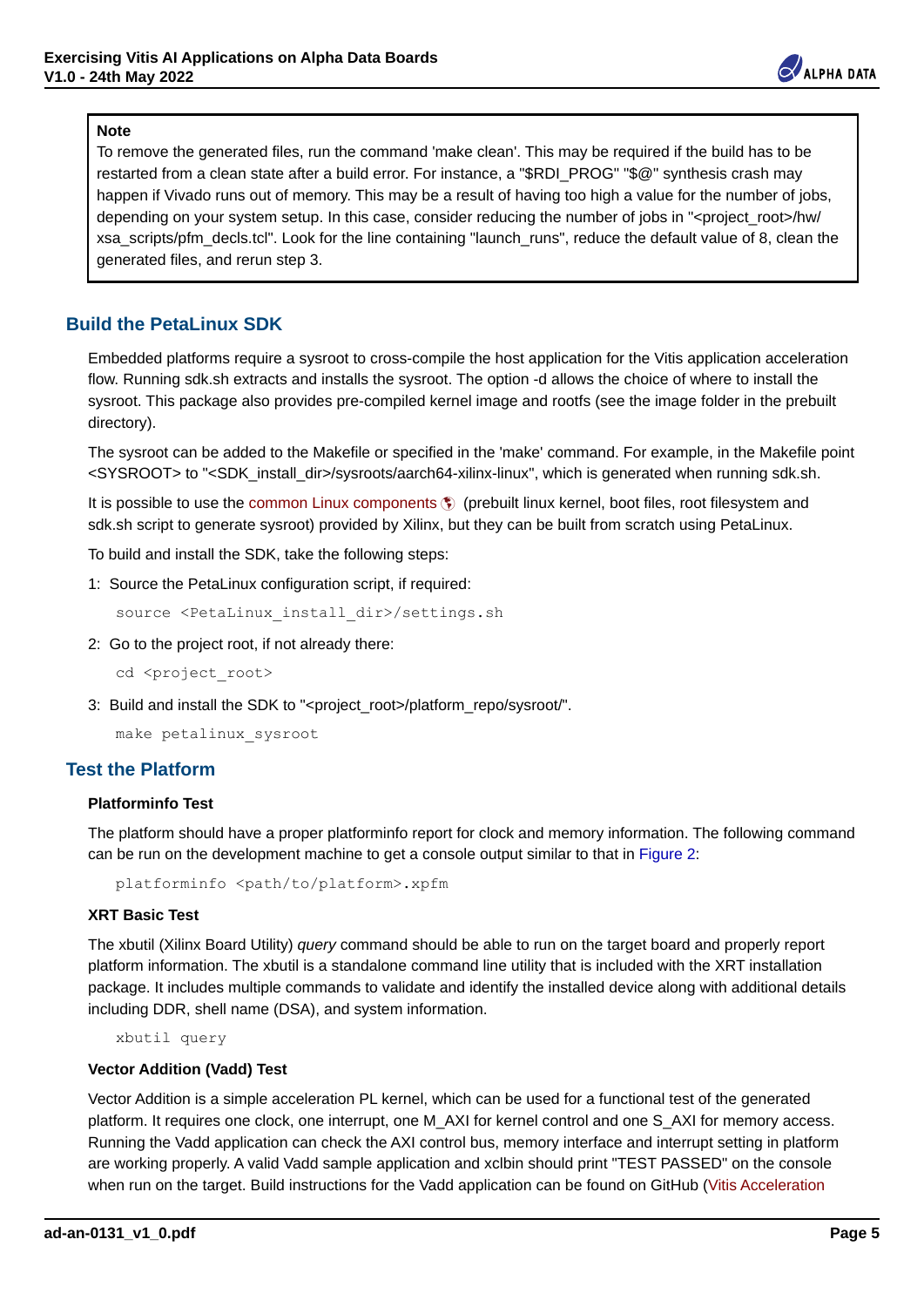

[Example - Hello World](https://github.com/Xilinx/Vitis_Accel_Examples/tree/master/hello_world) (\$)).

<span id="page-5-0"></span>

| Vendon:<br>alpha data.com<br>ad 9z5 base 202020 1<br>Board:<br>Name:<br>ad_925_base_202020_1<br>282028.1<br>Version:<br>Generated Version:<br>2020.2 AR72992<br>Hardware:<br>1<br>Software Emulation:<br>$\mathbf{1}$<br>Hardware Emulation:<br>$\mathbf{1}$<br>Hardware Emulation Platform:<br>$\theta$<br>zynquplus<br>FPGA Family:<br><b>FPGA Device:</b><br>xqzu19eg |
|--------------------------------------------------------------------------------------------------------------------------------------------------------------------------------------------------------------------------------------------------------------------------------------------------------------------------------------------------------------------------|
|                                                                                                                                                                                                                                                                                                                                                                          |
|                                                                                                                                                                                                                                                                                                                                                                          |
|                                                                                                                                                                                                                                                                                                                                                                          |
|                                                                                                                                                                                                                                                                                                                                                                          |
|                                                                                                                                                                                                                                                                                                                                                                          |
|                                                                                                                                                                                                                                                                                                                                                                          |
|                                                                                                                                                                                                                                                                                                                                                                          |
|                                                                                                                                                                                                                                                                                                                                                                          |
|                                                                                                                                                                                                                                                                                                                                                                          |
|                                                                                                                                                                                                                                                                                                                                                                          |
| Board Vendon:                                                                                                                                                                                                                                                                                                                                                            |
| Board Name:                                                                                                                                                                                                                                                                                                                                                              |
| Board Part:                                                                                                                                                                                                                                                                                                                                                              |
|                                                                                                                                                                                                                                                                                                                                                                          |
| -----------------                                                                                                                                                                                                                                                                                                                                                        |
| Clock Information<br>------------------                                                                                                                                                                                                                                                                                                                                  |
| Default Clock Index: 0                                                                                                                                                                                                                                                                                                                                                   |
|                                                                                                                                                                                                                                                                                                                                                                          |
| $\begin{tabular}{c c c} \textbf{Clock Index:} & \textbf{0} \\ \textbf{Frequency:} & \textbf{150.000000} \\ \textbf{Clock Index:} & \textbf{1} \end{tabular}$                                                                                                                                                                                                             |
|                                                                                                                                                                                                                                                                                                                                                                          |
| 300.000000<br>Frequency:                                                                                                                                                                                                                                                                                                                                                 |
| Clock Index:<br>$\overline{2}$                                                                                                                                                                                                                                                                                                                                           |
| 75.000000<br>Frequency:                                                                                                                                                                                                                                                                                                                                                  |
| Clock Index:<br>$-3$                                                                                                                                                                                                                                                                                                                                                     |
| Frequency: 100.000000                                                                                                                                                                                                                                                                                                                                                    |
| Clock Index:<br>$\Delta$                                                                                                                                                                                                                                                                                                                                                 |
| 200.000000<br>Frequency:                                                                                                                                                                                                                                                                                                                                                 |
| Clock Index:<br>- 5                                                                                                                                                                                                                                                                                                                                                      |
| 400.000000<br>Frequency:                                                                                                                                                                                                                                                                                                                                                 |
| Clock Index:<br>$-6$<br>600.000000<br>Frequency:                                                                                                                                                                                                                                                                                                                         |
|                                                                                                                                                                                                                                                                                                                                                                          |
| ----------                                                                                                                                                                                                                                                                                                                                                               |
| Memory Information                                                                                                                                                                                                                                                                                                                                                       |
| -------------------                                                                                                                                                                                                                                                                                                                                                      |
| Bus SP Tag: HPO<br>Bus SP Tag: HP1                                                                                                                                                                                                                                                                                                                                       |
| Bus SP Tag: HP2                                                                                                                                                                                                                                                                                                                                                          |
|                                                                                                                                                                                                                                                                                                                                                                          |
|                                                                                                                                                                                                                                                                                                                                                                          |
|                                                                                                                                                                                                                                                                                                                                                                          |
|                                                                                                                                                                                                                                                                                                                                                                          |
| Bus SP Tag: HP3<br>Bus SP Tag: HPC0<br><b>Bus SP Tag: HPC1</b><br>Bus SP Tag: LPD<br>Figure 2: Example Console Output for Platforminfo (Part View)                                                                                                                                                                                                                       |

**Figure 2 : Example Console Output for Platforminfo (Part View)**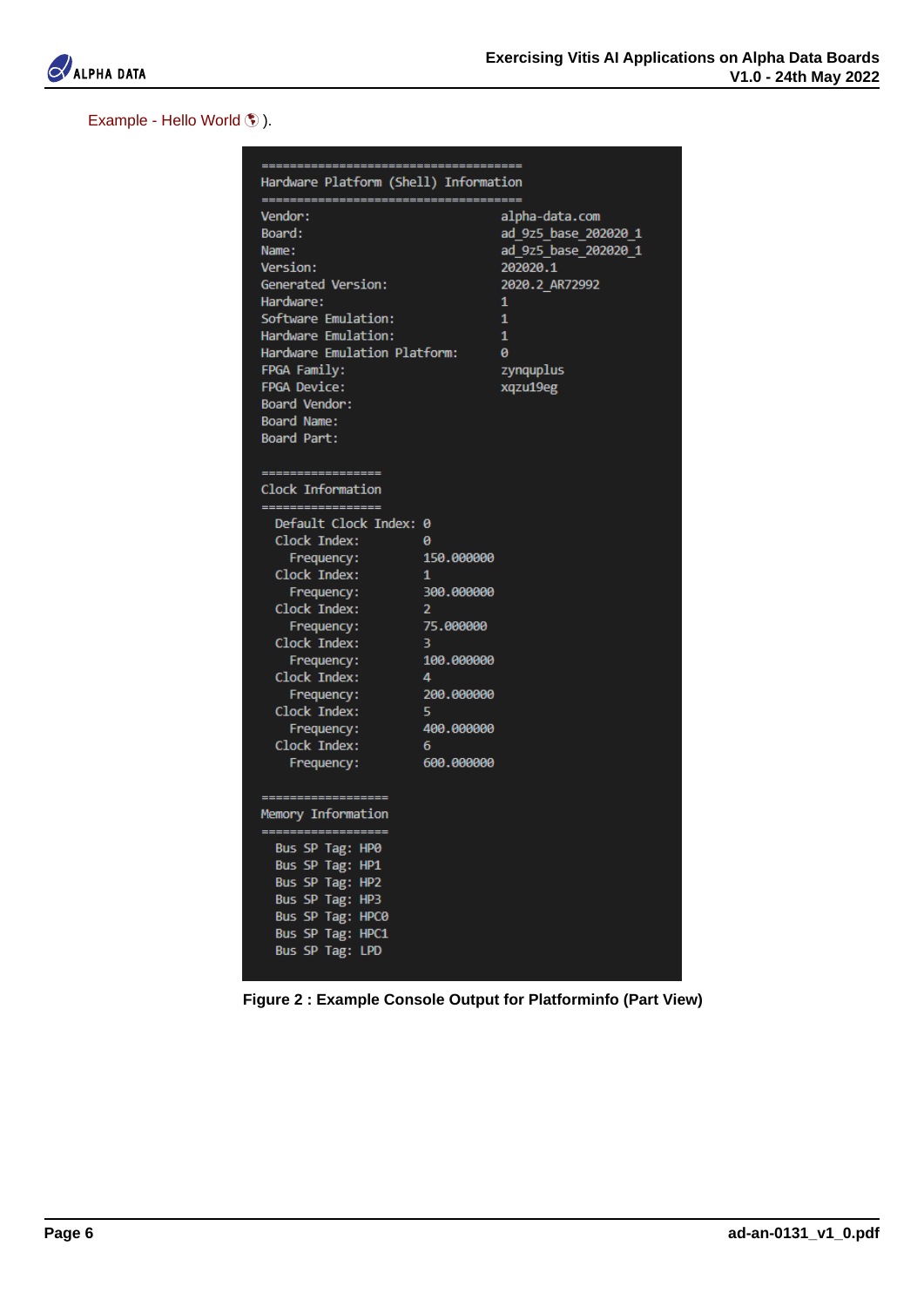

# **Vitis AI Application**

This section provides instructions for targeting the Xilinx Vitis AI 1.3.2 flow to Alpha Data's Vitis platforms. The instructions and scripts provided are adapted from the [Xilinx® DPU targeted reference design \(TRD\)](https://github.com/Xilinx/Vitis-AI/tree/1.3.2/dsa/DPU-TRD)  $\S$  , which provides instructions on how to use the DPU with a Xilinx SoC platform to build and run deep neural network applications.

#### **Note**

The build process provided here targets the Vitis AI 1.3.2 and the corresponding Vitis 2020.2 version. There may be some variations in the build process when targeting other versions.

The compilation of the application will require XRT to be installed on the development machine. Install the XRT 2020.2 (<https://github.com/Xilinx/XRT/tree/2020.2> ), if not already installed. The XRT installation steps can be found here: <https://xilinx.github.io/XRT/2020.2/html/install.html> ...

## **Download the Project Source**

<span id="page-6-0"></span>Download the Vitis AI source from<https://github.com/Xilinx/Vitis-AI/tree/1.3.2/dsa> (), noting the selected branch while doing so. [Figure 3](#page-6-0) shows the structure of the DPU-TRD folder. Source files are provided for building the platform from scratch. The TRD supports both the Vitis and Vivado flows. However, this white paper covers only the Vitis flow.





## **Configuring the DPU**

The DPU IP provides some user-configurable parameters to optimise resource utilisation and customise different features. Different configurations can be selected for DSP slices, LUT, Block RAM (BRAM), and UltraRAM utilisation based on the amount of available programmable logic resources. There are also options for addition functions, such as channel augmentation, average pooling, depthwise convolution.

For more details about the DPU, please refer to [DPUCZDX8G for Zynq UltraScale+ MPSoCs, PG338 \(v3.3\)](https://www.xilinx.com/cgi-bin/docs/ipdoc?c=dpu;v=latest;d=pg338-dpu.pdf)

#### **Vitis Configuration File**

The Vitis tool uses a configuration file (instead of the previous command line switches) to control the compiler and linker behaviour, where multiple options or properties can be grouped into sections. The following are relevant section names and their usage: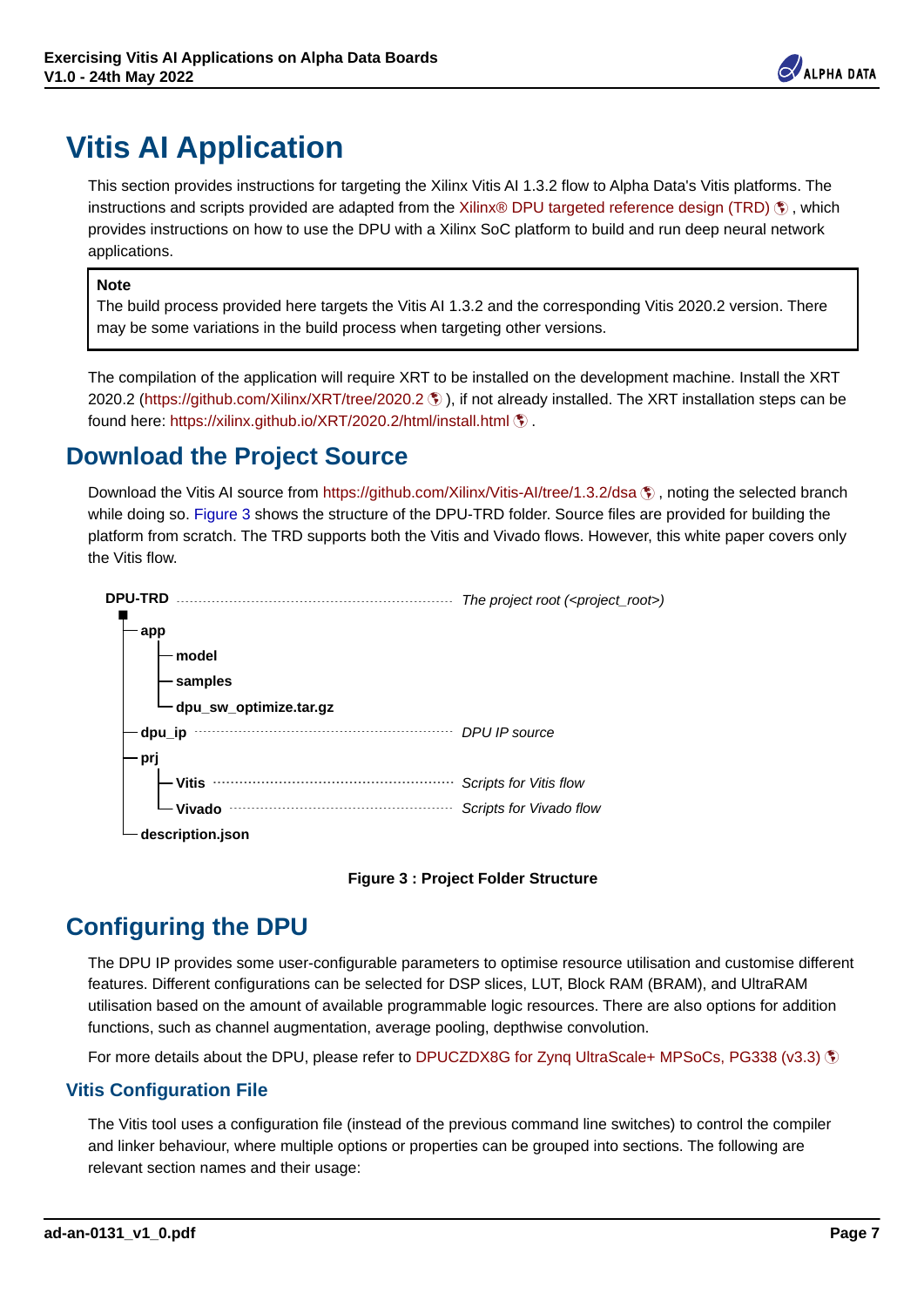

- **[clock]**: To specify the clock option using the clock ID or the clock frequency
- **[connectivity]**: To specify system topology such as the number of kernels and port connections
- **[vivado]**: To control Vivado properties and parameters
- **[advanced]**: To gain fine-grain control over the hardware generated

Here is the file path of the configuration file: "<project\_root>/prj/Vitis/config\_file/prj\_config"

## **Set the DPU Core Number**

The DPU core number defines the number of DPUs that will be integrated. For example, adding "nk= DPUCZDX8G:2" under the [connectivity] section in the Vitis configuration file will set the number of DPUs to 2. If this property is deleted, the project will integrate one DPU. The core number can be changed to make use of as many DPUs as needed. However, it should be noted that the DPU is resource-intensive, consuming lots of LUTs and RAMs. By implication, using 3 or more DPUs may cause hardware timing closure issues.

### <span id="page-7-0"></span>**Modify the DPU Parameters**

The file <project\_root>/pri/Vitis/dpu\_conf.vh can be modified in order to change the configuration of the DPU. [Table 3](#page-7-0) lists the parameters that can be modified, the available options, and the defaults for the TRD.

| Parameter               | Options                                                      | Default                     |
|-------------------------|--------------------------------------------------------------|-----------------------------|
| Architecture            | B512, B800, B1024, B1152, B1600, B2304,<br>B3136, B4096      | <b>B4096</b>                |
| <b>URAM Number</b>      | URAM ENABLE, URAM DISABLE                                    | <b>URAM ENABLE</b>          |
| RAM Usage               | RAM USAGE HIGH, RAM USAGE LOW                                | RAM USAGE LOW               |
| Channel<br>Augmentation | CHANNEL AUGMENTATION ENABLE.<br>CHANNEL AUGMENTATION DISABLE | CHANNEL AUGMENTATION ENABLE |
| DepthwiseConv           | DWCV ENABLE, DWCV DISABLE                                    | <b>DWCV ENABLE</b>          |
| AveragePool             | POOL AVG ENABLE, POOL AVG DISABLE                            | POOL AVG ENABLE             |
| FI FW MULT              | ELEW MULT ENABLE, ELEW MULT DISABLE                          | ELEW MULT DISABLE           |
| <b>ReLU Type</b>        | RELU RELU6, RELU LEAKYRELU RELU6                             | RELU LEAKYRELU RELU6        |
| DSP Usage               | DSP48 USAGE HIGH, DSP48 USAGE LOW                            | DSP48 USAGE HIGH            |
| Low Power Mode          | LOWPOWER ENABLE, LOWPOWER DISABLE                            | LOWPOWER_DISABLE            |
| Device                  | MPSOC, ZYNQ7000                                              | <b>MPSOC</b>                |

**Table 3 : DPU Parameters, Options, and Defaults**

<span id="page-7-1"></span>For the URAM numbers, Xilinx has recommendations for different DPU architectures as indicated in [Table 4](#page-7-1). The URAM numbers can also be adjusted according to the resource usage of the entire project. The default setting in dpu\_conf.vh is for B4096. To change the URAM numbers, locate def\_UBANK\_IMG\_N, def\_UBANK\_WGT\_N, and def\_UBANK\_BIAS in the dpu\_conf.vh file and modify as needed.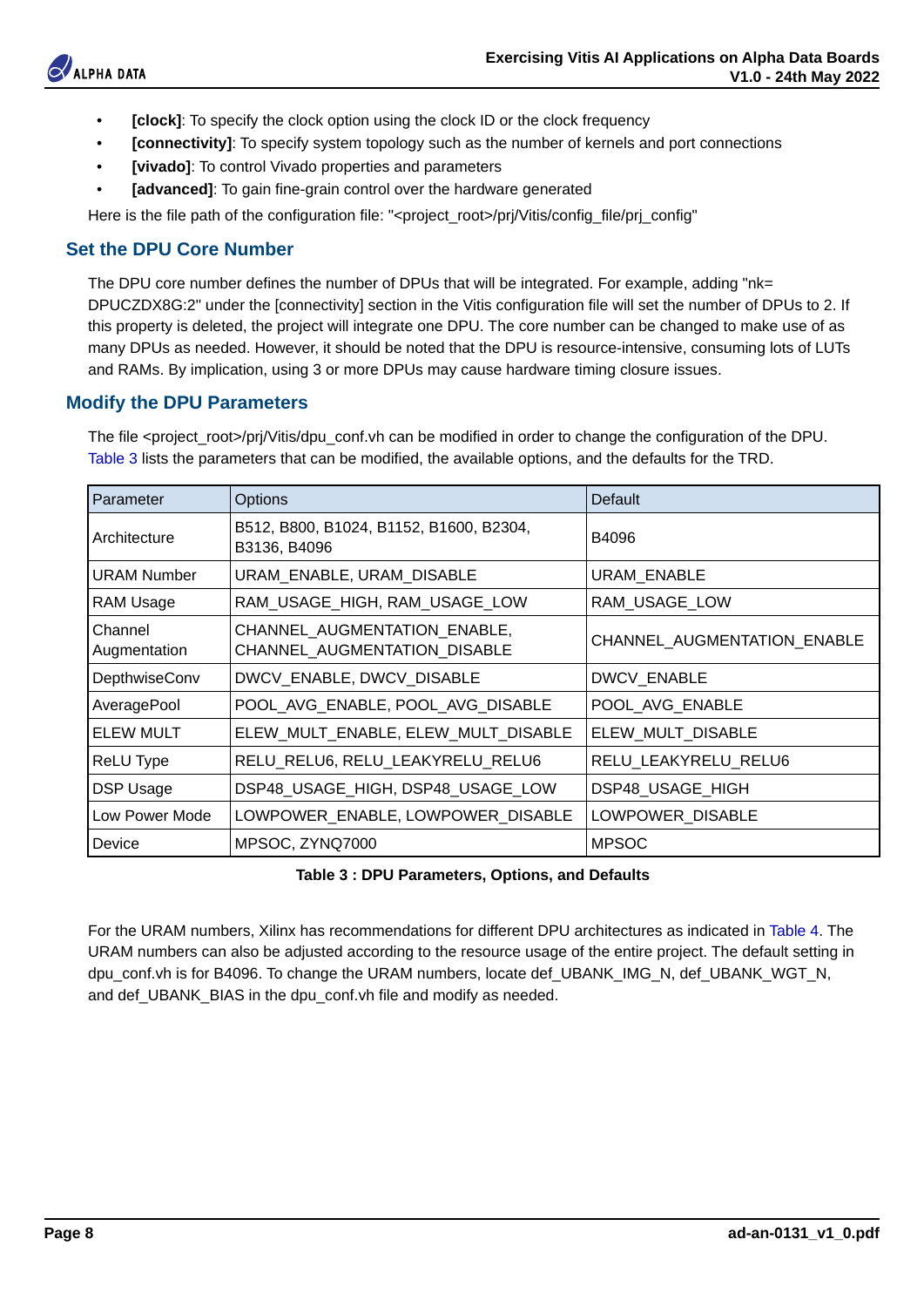

|                    |   |   |    | B512   B800   B1024   B1152   B1600   B2304   B3136   B4096 |    |  |
|--------------------|---|---|----|-------------------------------------------------------------|----|--|
| <b>BANK IMG</b>    |   |   |    |                                                             |    |  |
| <b>U BANK WGT</b>  | ø | ۹ | 13 | 13                                                          | 15 |  |
| <b>U BANK BIAS</b> |   |   |    |                                                             |    |  |

**Table 4 : URAM Number Recommendations**

The TRD supports the softmax function. With reference to the make command in step 3 of section [Building the](#page-8-0) [Hardware Design](#page-8-0), to use only the DPU, run "make KERNEL=DPU". Otherwise, to use the DPU and Softmax, use "make KERNEL=DPU\_SM".

### **Specify Clocks**

The DPU requires two clocks: clk and clk2x, e.g., a combination of 150 MHz and 300 MHz. The clocks are specified under the [clock] section in the Vitis configuration file.

#### **Note**

The information about the clocks in the platform can be retrieved by running the platforminfo command on the development machine. See [Figure 2](#page-5-0) for an example.

## **Specify Connectivity for DPU Ports**

The DPU ports are specified under the [connectivity] section in the Vitis configuration file.

#### **Note**

The information about the ports in the platform can be retrieved by running the platforminfo command on the development machine. See [Figure 2](#page-5-0) for an example.

#### **Fixing Timing Issues**

<span id="page-8-0"></span>If the project has timing issues, the Vivado implementation strategy can be changed under the [vivado] section in the Vitis configuration file. The possible strategies can be found in [Vivado Implementation Strategies](https://support.xilinx.com/s/article/56328) . Another option is to reduce the clock frequency or the number of integrated DPUs if there is no strategy that ensures timing closure. the Visiconfiguration like. The possible strategies a can be found in Vuesto members of integrated DPUs if there is no strategy that ensures through costs.<br> **adding the Hardware Design**<br> **adding the Hardware Design conditi** 

## **Building the Hardware Design**

To build the hardware design for the Vitis AI application, that is, integrate the DPU into the Vitis platform, take the following steps:

1: Source the Vitis and XRT setup scripts:

source <Vitis\_install\_dir>/Vitis/<version>/settings64.sh

source <XRT\_install\_dir>/xilinx/xrt/setup.sh

2: Go to the Vitis project directory:

cd <project\_root>/pri/Vitis

3: Build the hardware:

export EDGE\_COMMON\_SW=<path/to/rootfs/and/kernel/image>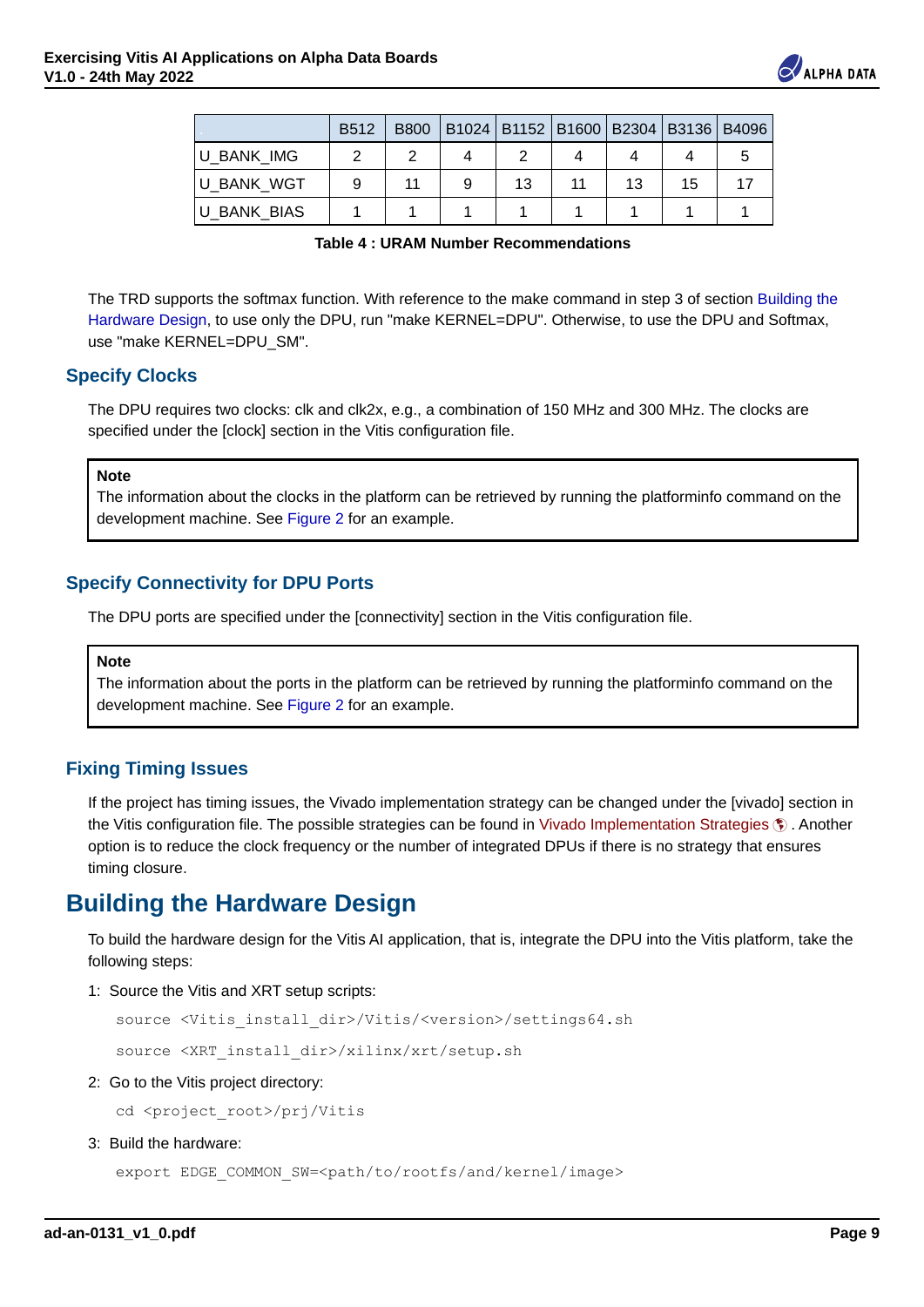

export SDX\_PLATFORM=<path/to/base/platform>.xpfm

make KERNEL=DPU\_SM DEVICE=<device name>

A pre-generated matching model file for the default DPU settings is in the <project\_root>/app/ path. If the DPU settings are changed, the model needs to be recompiled.

SD card files are generated in <project\_root>/pri/Vitis/binary\_container\_1/sd\_card.

[Figure 4](#page-9-0) is an example hardware generated for Vitis AI after following the above steps, with two DPUs integrated.

<span id="page-9-0"></span>

**Figure 4 : Example Vitis AI Hardware (Interface View)**

## **Running the Resnet50 Example**

After the build flow, all the related files are packaged in "<project\_root>/pri/Vitis/binary\_container\_1/sd\_card.img" by the Vitis tools. The user can use the [balenaEtcher tool](https://www.balena.io/etcher)  $\hat{\mathbf{x}}$ , or the dd utility on Linux, to write this image onto an SD card.

1: Get the img folder from https://github.com/Xilinx/Vitis-Al/tree/1.1/DPU-TRD/app  $\langle$  and copy it to "< project\_root>/app".

- 2: Copy the directory "<project\_root>/app" to SD card.
- 3: Boot the board.
- 4: After the Linux boot, run:

```
cp -r /mnt/sd-mmcblk0pl/app/samples ~
           cp /mnt/sd-mmcblk0p1/app/model/resnet50.xmodel ~
           cp -r /mnt/sd-mmcblk0p1/app/img ~
          env LD_LIBRARY_PATH=samples/lib \
           XLNX_VART_FIRMWARE=/media/sd-mmcblk0p1/dpu.xclbin \
           samples/bin/resnet50 img/bellpeppe-994958.jfif
by the Vits tote. The user can use the balenaEtcher tool \fro_it on Earth. Case the image onto<br>
Page 10 and Social Case the my folder from https://github.com/Xilinx/Vitis-Al/tree/1.1/DPU-TRD/app \fro_it and copy it to "<
```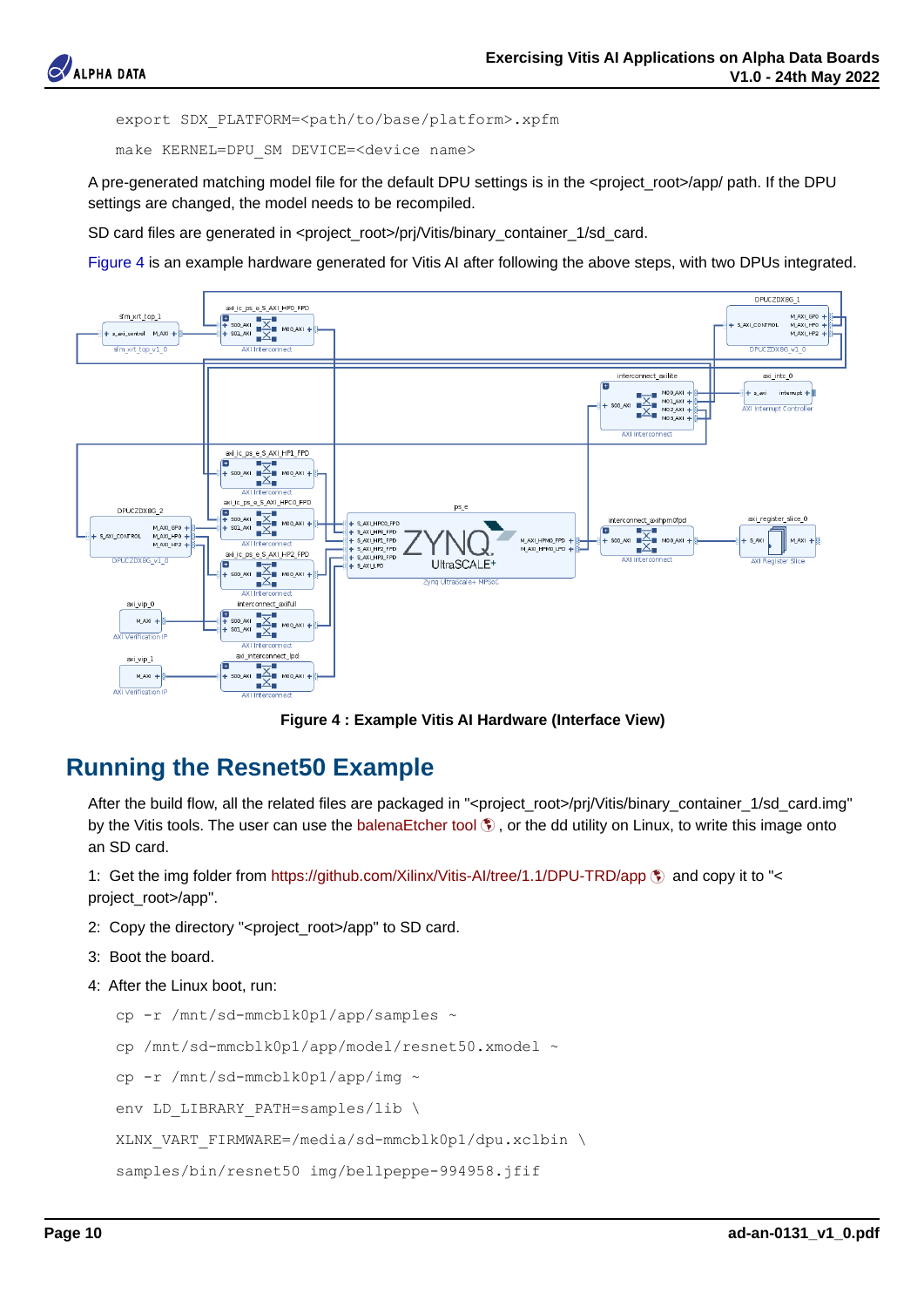

<span id="page-10-0"></span>An example console output is shown in [Figure 5](#page-10-0), which is for the ADM-VPX3-9Z5 board.

| root@ad-9z5-2020 2:~# cp -r /mnt/sd-mmcblk0p1/app/samples ~             |
|-------------------------------------------------------------------------|
| root@ad-9z5-2020 2:~# cp /mnt/sd-mmcblk0p1/app/models/resnet50.xmodel ~ |
| root@ad-9z5-2020 2:~# cp -r /mnt/sd-mmcblk0p1/app/imq ~                 |
| root@ad-9z5-2020 2:~# env LD LIBRARY PATH=samples/lib \                 |
| > XLNX VART FIRMWARE=/media/sd-mmcblk0p1/dpu.xclbin \                   |
| > samples/bin/resnet50 img/bellpeppe-994958.jfif                        |
| $score[945] = 0.992235$ text: bell pepper.                              |
| $score[941] = 0.00315807$<br>text: acorn squash.                        |
| $score[943] = 0.60191546$<br>text: cucumber, cuke,                      |
| $score[939] = 0.000904801$<br>text: zucchini, courgette,                |
| $score[949] = 0.00054879$<br>text: strawberry.                          |
| root@ad-9z5-2020 2:~#                                                   |
|                                                                         |

**Figure 5 : Example Console Output for Resnet50**

# **References**

The following are useful references:

- [Getting Started with Vitis](https://docs.xilinx.com/r/en-US/ug1393-vitis-application-acceleration/Getting-Started-with-Vitis) (\*)
- [Vitis Compiler Command and Xilinx Utilities](https://docs.xilinx.com/r/en-US/ug1393-vitis-application-acceleration/Vitis-Environment-Reference-Materials)
- [Kernel Interface Requirements](https://docs.xilinx.com/r/en-US/ug1393-vitis-application-acceleration/Kernel-Interface-Requirements)
- [Vitis AI Overview](https://docs.xilinx.com/r/en-US/ug1414-vitis-ai/Vitis-AI-Overview) \
- [Xilinx® DPU targeted reference design \(TRD\)](https://github.com/Xilinx/Vitis-AI/tree/1.3.2/dsa/DPU-TRD)  $$$ Cetting Stande with Visis  $\tilde{\xi}$ <br>
Visis Complier Command and Xilinx Ustities  $\tilde{\xi}$ <br> **Annel Interface Requirements**  $\tilde{\xi}$ <br>
Visis Al Overview  $\tilde{\xi}$ <br>
Page 11<br>
Page 11<br>
Page 11<br> **ad-an-0131\_v1\_0.pdf**<br> **Page 11**